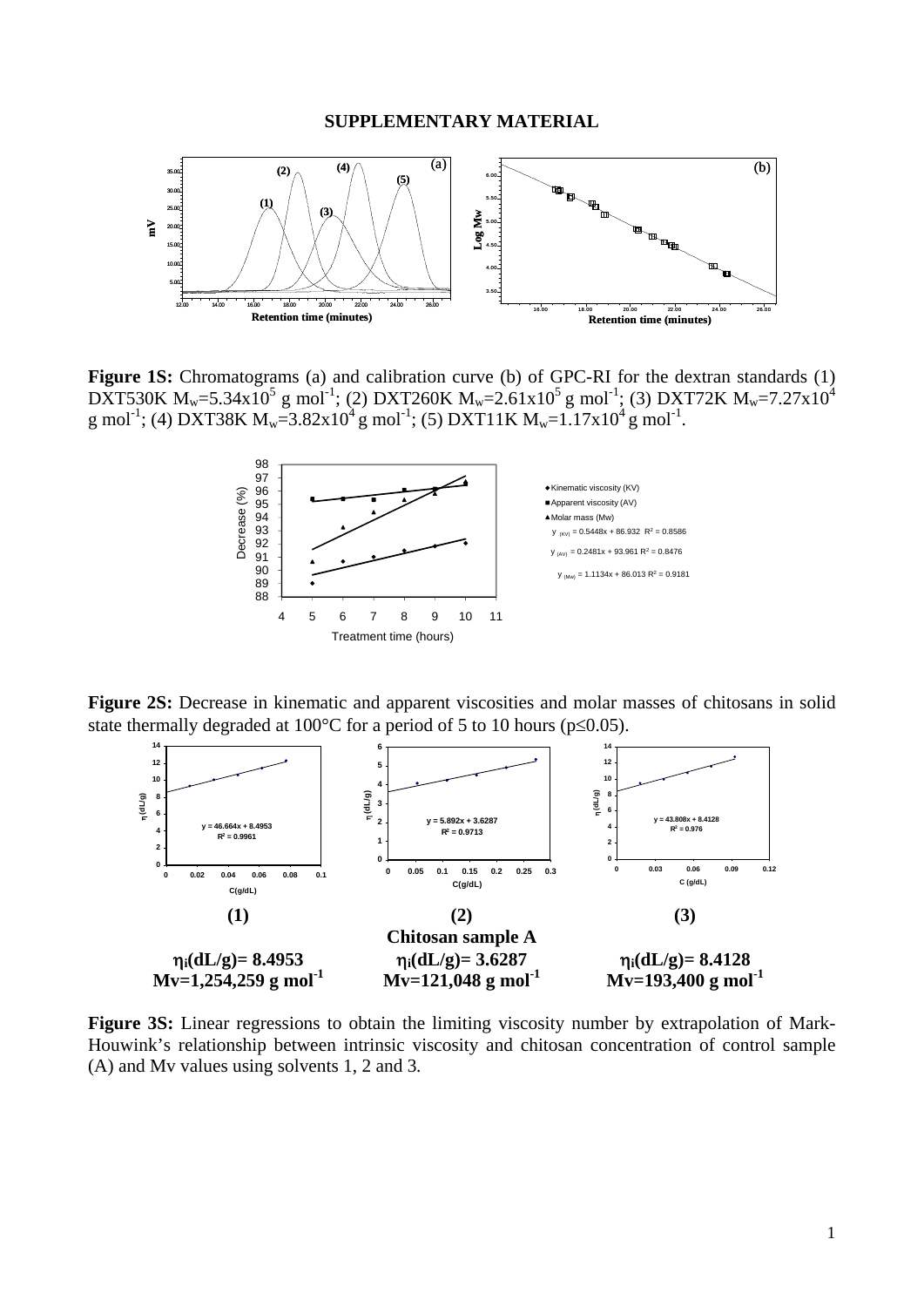

**Figure 4S:** Chromatografic profiles obtained by GPC-RI for chitosans: (a) without thermal treatment A, and thermally treated for 3 hours B and 10 hours C at 100ºC and (b) chitosans D and E, obtained by alkaline deacetylation (Table 2).